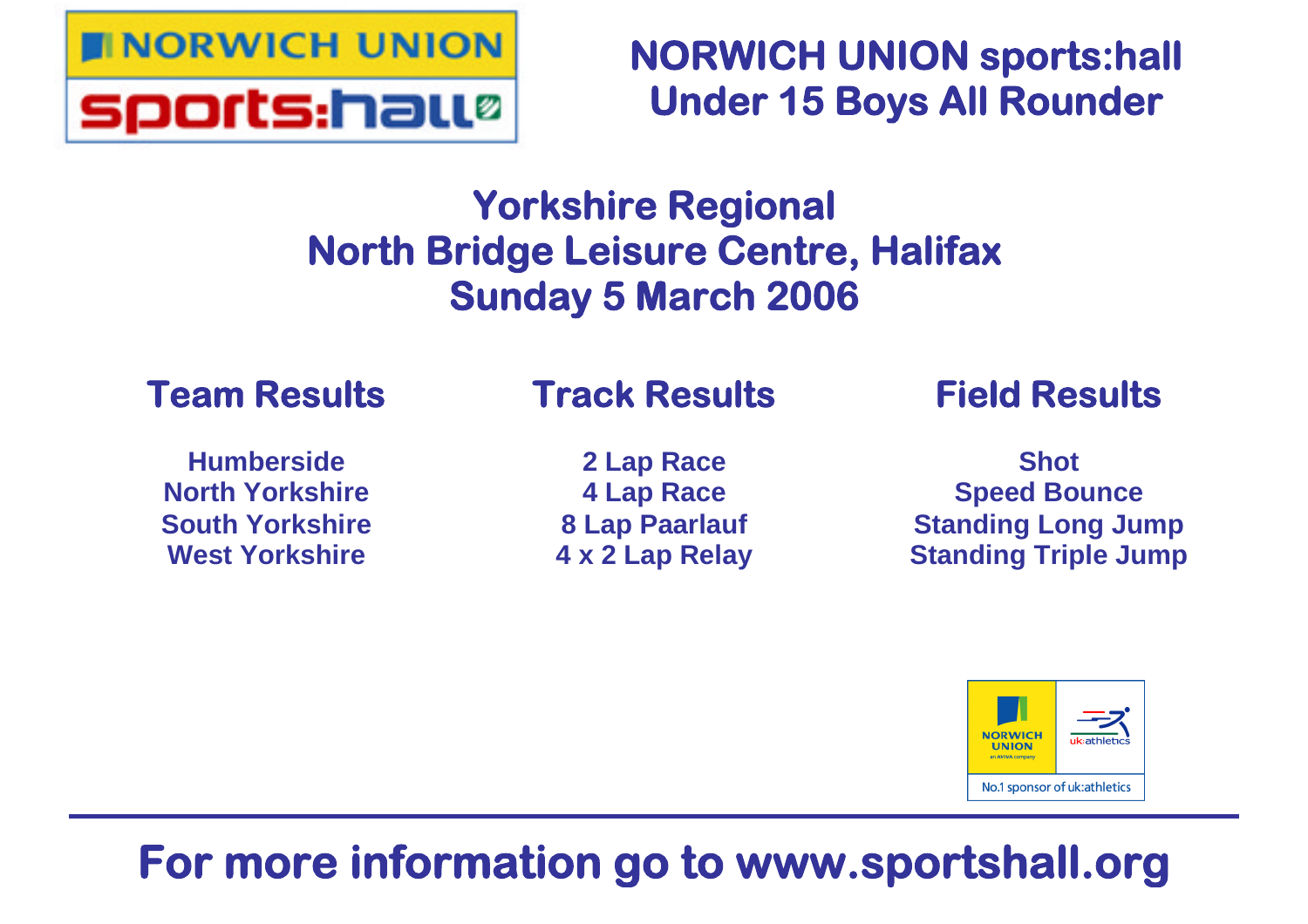## **Competition Results**

### **Competition: Venue: Date**

|                 | <b>Score</b>                            | Individual | P8 | 4x2 |
|-----------------|-----------------------------------------|------------|----|-----|
| West Yorkshire  | 679                                     | 539        | 70 | 70  |
| North Yorkshire | 638                                     | 528        | 50 | 60  |
|                 | 531                                     | 441        | 40 | 50  |
|                 | 528                                     | 468        | 60 |     |
|                 | Team<br>Humberside<br>4 South Yorkshire |            |    |     |

NUS-Yorkshire Regional Under 15 Boys North Bridge Leisure Cente, Halifax 5 Mar 2006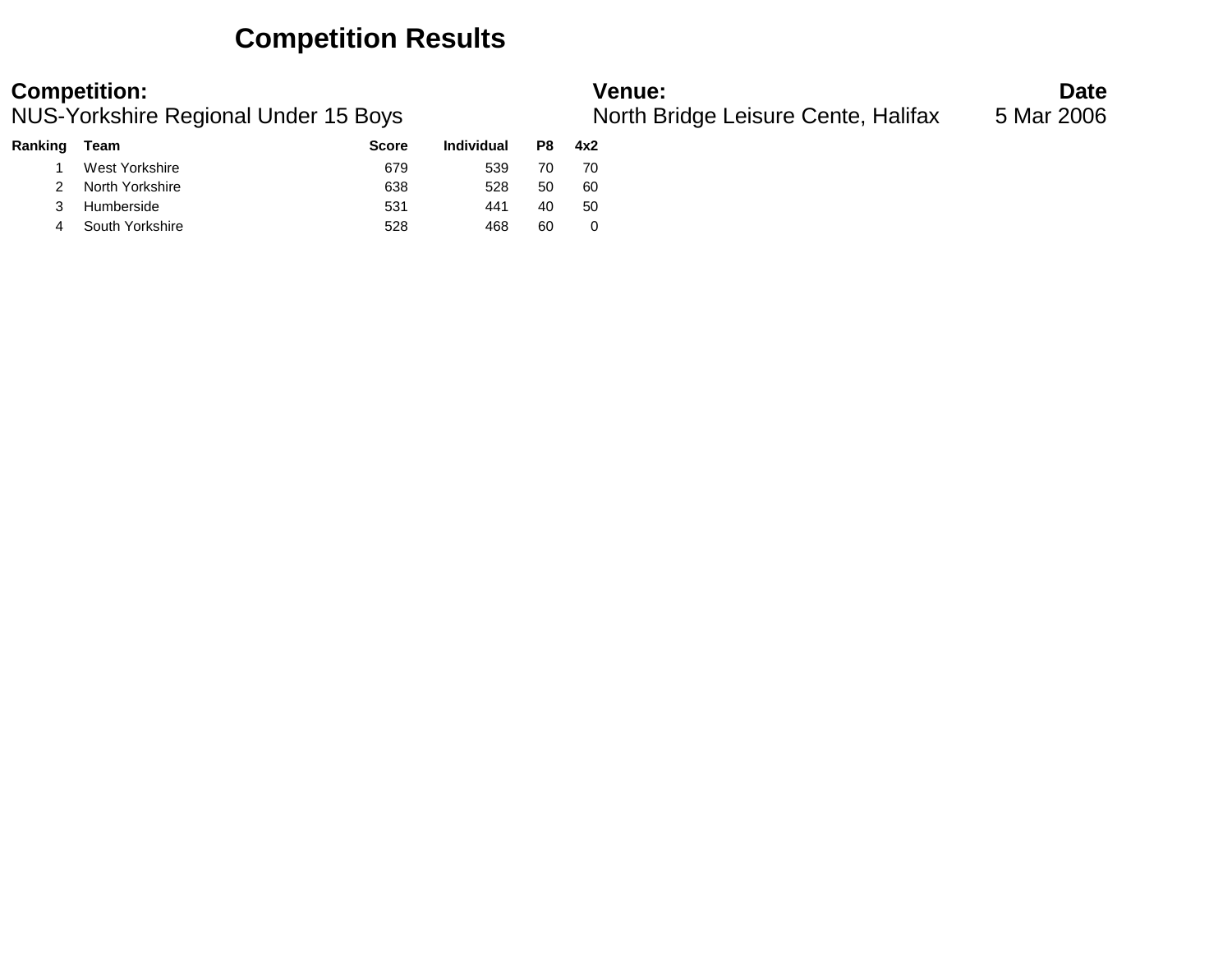### **Athlete Results**

### **Competition:** Date NUS-Yorkshire Regional Under 15 Boys North Bridge Leisure Cente, Halifax 5 Mar 2006

### **Ranking BibNo Athlete Team Score 2LR 4LR S SB SLJ STJ** 1 71 David Dempsey Mest Yorkshire 142 47 49 46<br>2 59 David Grimmett 19 North Yorkshire 150 139 46 43 50 2 59 David Grimmett 12 North Yorkshire 139 139 46<br>137 137 137 139 47 North Yorkshire 139 137 137 3 56 Robbie Pickering North Yorkshire 137 47 46 44 4= 66 Liam O'Malley South Yorkshire 136 50 36 50 50<br>4= 70 Simeon Ottlev West Yorkshire 136 48 48 40 4 70 Simeon Ottley Mest Yorkshire 136 48 48 48 48<br>
6 73 Olly Musarave Mest Yorkshire 131 43 40 73 Olly Musgrave **131** 131 43 40 48 7 72 Danny Elliot **Mest Yorkshire** 130 43 46 41 8 61 Luke Krelle North Yorkshire 128 50 32 46 9= 52 Corrie Arnott Humberside 124 43 49 32 er 57 James Kirby **North Yorkshire 124 38** 42 44 44 44 44 44 45 57 James Kirby **North Yorkshire** 120 36 43 41 41 11= 64 David Coupe South Yorkshire 120 36 43 41 11= 74 Ethan Parris **120 West Yorkshire** 120 40 44 36 36<br>13 75 Christopher Burnet West Yorkshire 118 118 38 32 48 13 75 Christopher Burnet West Yorkshire 118 38 32 48 14 60 Zac Agar North Yorkshire 114 40 38 36 15 53 Jordan Cole Humberside 111 43 36 32 16 58 Daniel Ahlert 10 North Yorkshire 110 36 38 36<br>17 = 63 Daniel Bourkett 10 South Yorkshire 106 28 50 28 175 63 Daniel Bourkett South Yorkshire 106 28 50<br>175 Aiden Low South Yorkshire 106 30 40 17= 65 Aiden Low South Yorkshire 106 30 40 36 19 49 Owen Stamp Humberside 104 32 34 38 20= 50 Roger Nowell Humberside 102 34 34 34 20= 54 Tom Atkin Humberside 102 32 28 42 22 51 Mark Cage Humberside 94 34 30 30 23 76 James Kennelly West Yorkshire 0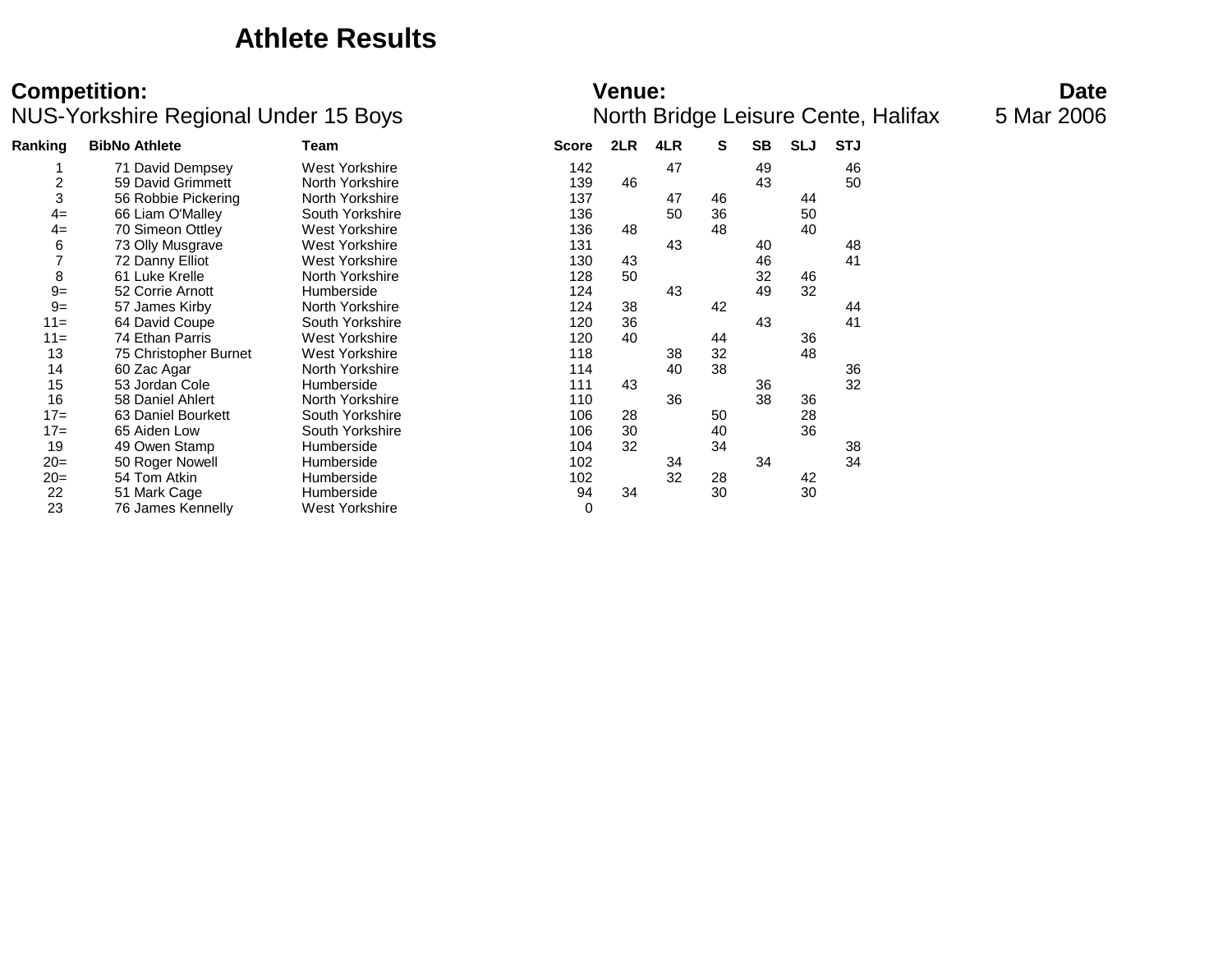## **Team Results Humberside (orange)**

|         | <b>Competition:</b> | <b>NUS-Yorkshire Regional Under 15 Boys</b> |              |                   |                |             | <b>Venue:</b>     | North Bridge Leisure Cente, Halifax |       |             |         | <b>Date</b><br>5 Mar 2006 |
|---------|---------------------|---------------------------------------------|--------------|-------------------|----------------|-------------|-------------------|-------------------------------------|-------|-------------|---------|---------------------------|
| Ranking | <b>Team</b>         |                                             | <b>Score</b> | <b>Individual</b> | P <sub>8</sub> | 4x2         |                   |                                     |       |             |         |                           |
|         | West Yorkshire      |                                             | 679          | 539               | 70             | 70          |                   |                                     |       |             |         |                           |
| 2       | North Yorkshire     |                                             | 638          | 528               | 50             | 60          |                   |                                     |       |             |         |                           |
| 3       | Humberside          |                                             | 531          | 441               | 40             | 50          |                   |                                     |       |             |         |                           |
| 4       | South Yorkshire     |                                             | 528          | 468               | 60             | $\mathbf 0$ |                   |                                     |       |             |         |                           |
|         | <b>Comp No Name</b> |                                             | <b>Event</b> |                   | Perf1          |             | Perf <sub>2</sub> | Perf <sub>3</sub>                   | Perf4 | <b>Best</b> | Ranking | <b>Points</b>             |
|         | 49                  | Owen Stamp                                  | 2LR          |                   | 23.8           |             |                   |                                     |       | 23.8        | 10      | 32                        |
|         | 49                  | Owen Stamp                                  | S            |                   | 8.94           |             | 8.62              | 8.69                                |       | 8.94        | 9       | 34                        |
|         | 49                  | Owen Stamp                                  | <b>STJ</b>   |                   | 6.46           |             | 6.82              | 6.94                                |       | 6.94        | 7       | 38                        |
|         | 50                  | <b>Roger Nowell</b>                         | 4LR          |                   | 50.9           |             |                   |                                     |       | 50.9        | 9       | 34                        |
|         | 50                  | <b>Roger Nowell</b>                         | <b>SB</b>    |                   | 63             |             |                   |                                     |       | 63          | 9       | 34                        |
|         | 50                  | <b>Roger Nowell</b>                         | <b>STJ</b>   |                   | 6.55           |             | 6.43              | 6.85                                |       | 6.85        | 9       | 34                        |
|         | 51                  | Mark Cage                                   | 2LR          |                   | 23.1           |             |                   |                                     |       | 23.1        | 9       | 34                        |
|         | 51                  | Mark Cage                                   | S            |                   | 7.54           |             | 7.39              | 7.42                                |       | 7.54        | 11      | 30                        |
|         | 51                  | Mark Cage                                   | <b>SLJ</b>   |                   | 2.14           |             | 2.16              | 2.15                                |       | 2.16        | 11      | 30                        |
|         | 52                  | <b>Corrie Arnott</b>                        | 4LR          |                   | 47.9           |             |                   |                                     |       | 47.9        | $4=$    | 43                        |
|         | 52                  | <b>Corrie Arnott</b>                        | <b>SB</b>    |                   | 77             |             |                   |                                     |       | 77          | $1 =$   | 49                        |
|         | 52                  | <b>Corrie Arnott</b>                        | <b>SLJ</b>   |                   | 2.21           |             | 2.16              | 2.13                                |       | 2.21        | 10      | 32                        |
|         | 53                  | Jordan Cole                                 | 2LR          |                   | 22.0           |             |                   |                                     |       | 22.0        | $4=$    | 43                        |
|         | 53                  | Jordan Cole                                 | <b>SB</b>    |                   | 65             |             |                   |                                     |       | 65          | 8       | 36                        |
|         | 53                  | Jordan Cole                                 | <b>STJ</b>   |                   | 5.72           |             | 5.84              | 6.08                                |       | 6.08        | 10      | 32                        |
|         | 54                  | <b>Tom Atkin</b>                            | 4LR          |                   | 51.6           |             |                   |                                     |       | 51.6        | 10      | 32                        |
|         | 54                  | <b>Tom Atkin</b>                            | S            |                   | 6.26           |             | 6.10              | 5.91                                |       | 6.26        | 12      | 28                        |
|         | 54                  | Tom Atkin                                   | <b>SLJ</b>   |                   | 2.26           |             | 2.23              | 2.24                                |       | 2.26        | 5       | 42                        |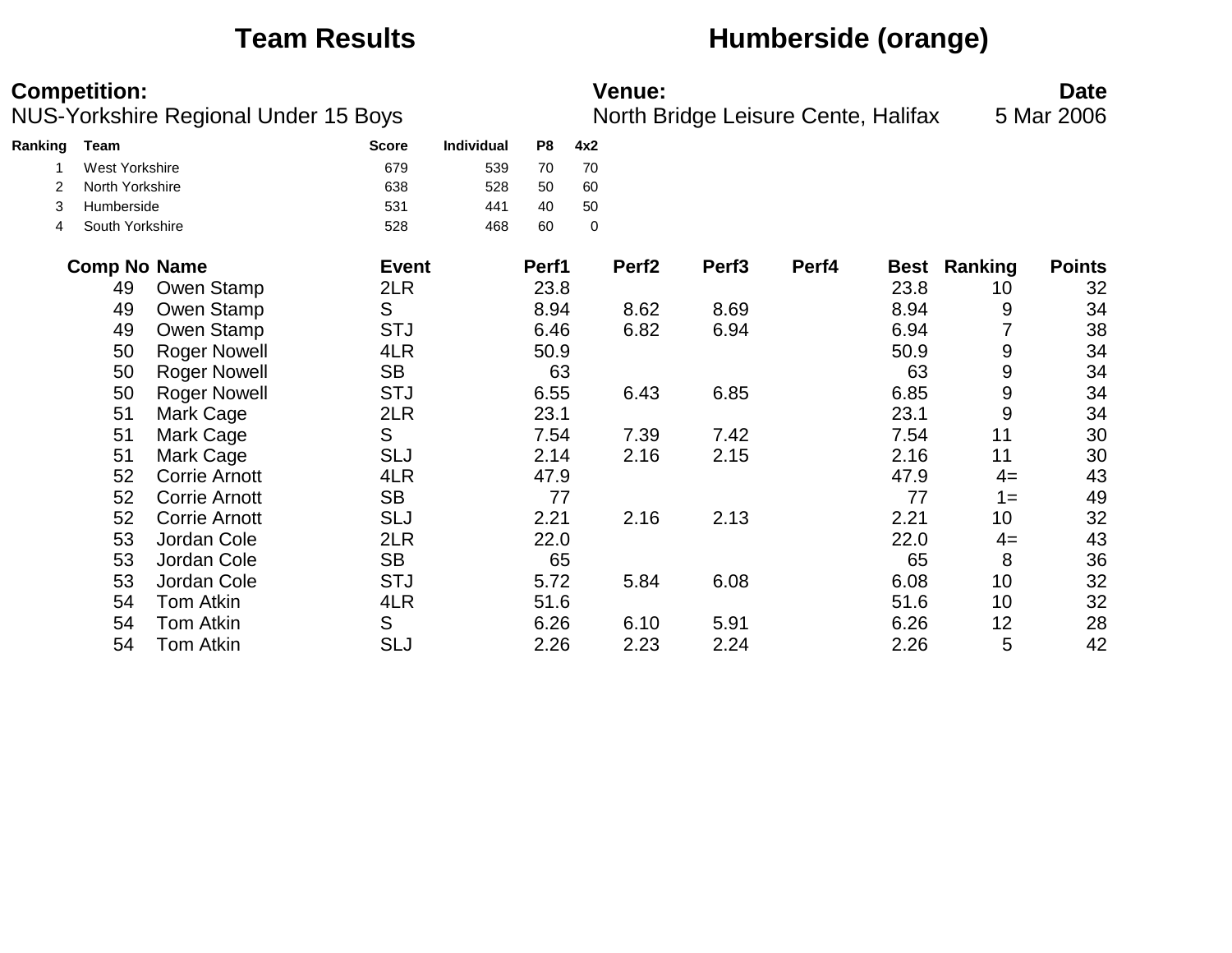## **Team Results North Yorkshire (navy)**

|         | <b>Competition:</b> | <b>NUS-Yorkshire Regional Under 15 Boys</b> |              |            |                |             | <b>Venue:</b>     | North Bridge Leisure Cente, Halifax |       |             |                | <b>Date</b><br>5 Mar 2006 |
|---------|---------------------|---------------------------------------------|--------------|------------|----------------|-------------|-------------------|-------------------------------------|-------|-------------|----------------|---------------------------|
| Ranking | Team                |                                             | <b>Score</b> | Individual | P <sub>8</sub> | 4x2         |                   |                                     |       |             |                |                           |
|         | West Yorkshire      |                                             | 679          | 539        | 70             | 70          |                   |                                     |       |             |                |                           |
|         | North Yorkshire     |                                             | 638          | 528        | 50             | 60          |                   |                                     |       |             |                |                           |
| 3       | Humberside          |                                             | 531          | 441        | 40             | 50          |                   |                                     |       |             |                |                           |
| 4       | South Yorkshire     |                                             | 528          | 468        | 60             | $\mathbf 0$ |                   |                                     |       |             |                |                           |
|         | <b>Comp No Name</b> |                                             | <b>Event</b> |            | Perf1          |             | Perf <sub>2</sub> | Perf <sub>3</sub>                   | Perf4 | <b>Best</b> | Ranking        | <b>Points</b>             |
|         | 56                  | <b>Robbie Pickering</b>                     | 4LR          |            | 46.1           |             |                   |                                     |       | 46.1        | $2=$           | 47                        |
|         | 56                  | Robbie Pickering                            | S            |            | 10.45          |             | 10.22             | 9.62                                |       | 10.45       | 3              | 46                        |
|         | 56                  | Robbie Pickering                            | <b>SLJ</b>   |            | 2.25           |             | 2.27              | 2.26                                |       | 2.27        | 4              | 44                        |
|         | 57                  | James Kirby                                 | 2LR          |            | 22.2           |             |                   |                                     |       | 22.2        | 7              | 38                        |
|         | 57                  | James Kirby                                 | S            |            | 9.22           |             | 9.72              | 9.63                                |       | 9.72        | 5              | 42                        |
|         | 57                  | James Kirby                                 | <b>STJ</b>   |            | 7.07           |             | 7.18              | 7.28                                |       | 7.28        | 4              | 44                        |
|         | 58                  | <b>Daniel Ahlert</b>                        | 4LR          |            | 50.1           |             |                   |                                     |       | 50.1        | 8              | 36                        |
|         | 58                  | <b>Daniel Ahlert</b>                        | <b>SB</b>    |            | 69             |             |                   |                                     |       | 69          | $\overline{7}$ | 38                        |
|         | 58                  | <b>Daniel Ahlert</b>                        | <b>SLJ</b>   |            | 2.20           |             | 2.22              | 2.11                                |       | 2.22        | $7=$           | 36                        |
|         | 59                  | <b>David Grimmett</b>                       | 2LR          |            | 21.9           |             |                   |                                     |       | 21.9        | 3              | 46                        |
|         | 59                  | <b>David Grimmett</b>                       | <b>SB</b>    |            | 72             |             |                   |                                     |       | 72          | $4=$           | 43                        |
|         | 59                  | <b>David Grimmett</b>                       | <b>STJ</b>   |            | 7.94           |             | 7.92              | 7.96                                |       | 7.96        | 1              | 50                        |
|         | 60                  | Zac Agar                                    | 4LR          |            | 48.0           |             |                   |                                     |       | 48.0        | 6              | 40                        |
|         | 60                  | Zac Agar                                    | S            |            | 9.10           |             | 8.84              | 7.95                                |       | 9.10        | 7              | 38                        |
|         | 60                  | Zac Agar                                    | <b>STJ</b>   |            | 6.84           |             | 6.93              | 6.91                                |       | 6.93        | 8              | 36                        |
|         | 61                  | Luke Krelle                                 | 2LR          |            | 21.5           |             |                   |                                     |       | 21.5        |                | 50                        |
|         | 61                  | Luke Krelle                                 | <b>SB</b>    |            | 61             |             |                   |                                     |       | 61          | 10             | 32                        |
|         | 61                  | <b>Luke Krelle</b>                          | <b>SLJ</b>   |            | 2.27           |             | 2.30              | 2.29                                |       | 2.30        | 3              | 46                        |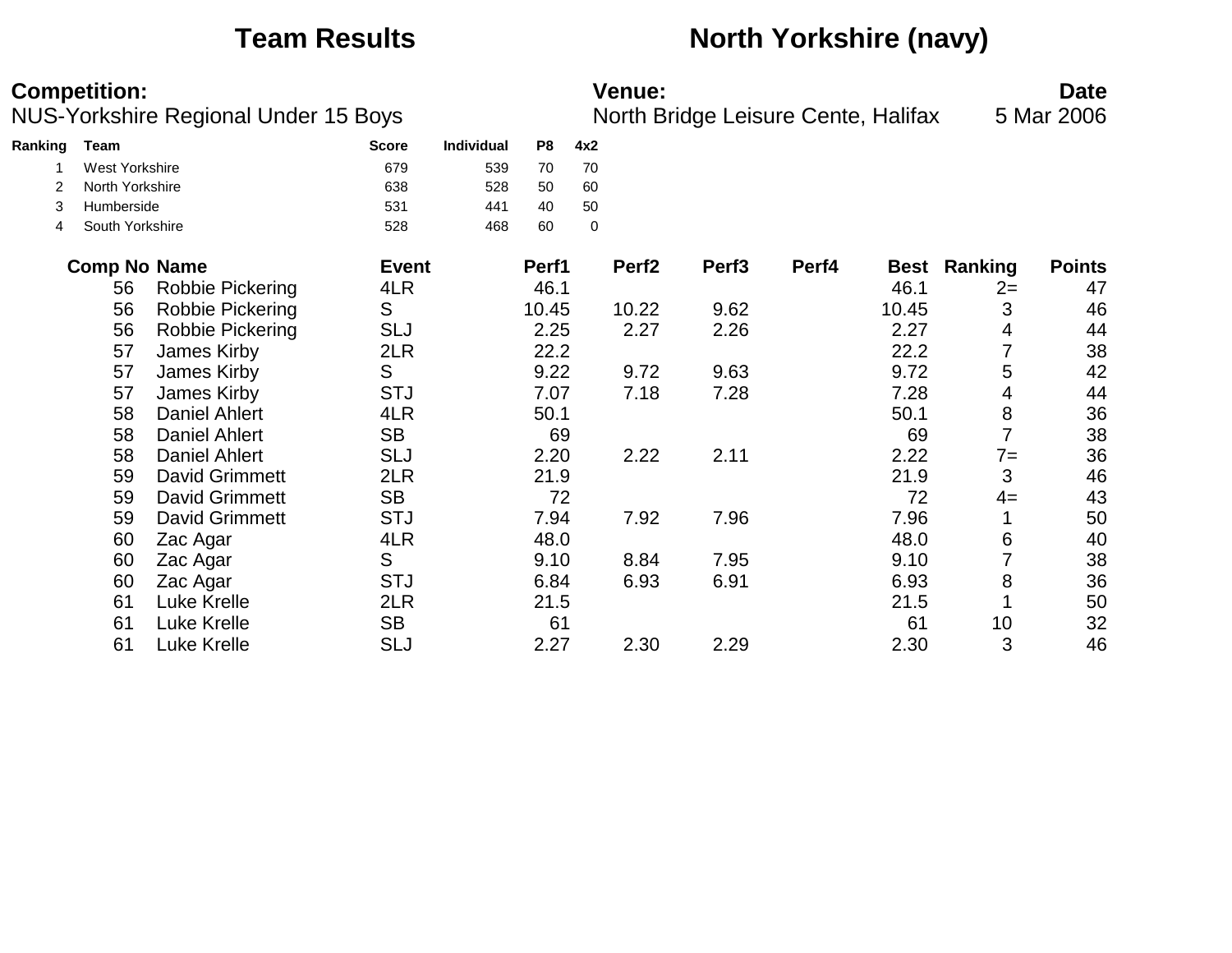## **Team Results South Yorkshire (red)**

|         | <b>Competition:</b> | NUS-Yorkshire Regional Under 15 Boys |              |                   |                |     | <b>Venue:</b>     | North Bridge Leisure Cente, Halifax |       |             |         | <b>Date</b><br>5 Mar 2006 |
|---------|---------------------|--------------------------------------|--------------|-------------------|----------------|-----|-------------------|-------------------------------------|-------|-------------|---------|---------------------------|
| Ranking | Team                |                                      | <b>Score</b> | <b>Individual</b> | P <sub>8</sub> | 4x2 |                   |                                     |       |             |         |                           |
|         | West Yorkshire      |                                      | 679          | 539               | 70             | 70  |                   |                                     |       |             |         |                           |
|         | North Yorkshire     |                                      | 638          | 528               | 50             | 60  |                   |                                     |       |             |         |                           |
| 3       | Humberside          |                                      | 531          | 441               | 40             | 50  |                   |                                     |       |             |         |                           |
| 4       | South Yorkshire     |                                      | 528          | 468               | 60             | 0   |                   |                                     |       |             |         |                           |
|         | <b>Comp No Name</b> |                                      | <b>Event</b> |                   | Perf1          |     | Perf <sub>2</sub> | Perf <sub>3</sub>                   | Perf4 | <b>Best</b> | Ranking | <b>Points</b>             |
|         | 63                  | <b>Daniel Bourkett</b>               | 2LR          |                   | 26.0           |     |                   |                                     |       | 26.0        | 12      | 28                        |
|         | 63                  | <b>Daniel Bourkett</b>               | S            |                   | 11.77          |     | 11.19             | 11.58                               |       | 11.77       |         | 50                        |
|         | 63                  | <b>Daniel Bourkett</b>               | <b>SLJ</b>   |                   | 1.76           |     | 1.69              | 1.81                                |       | 1.81        | 12      | 28                        |
|         | 64                  | David Coupe                          | 2LR          |                   | 22.4           |     |                   |                                     |       | 22.4        | 8       | 36                        |
|         | 64                  | David Coupe                          | <b>SB</b>    |                   | 72             |     |                   |                                     |       | 72          | $4=$    | 43                        |
|         | 64                  | David Coupe                          | <b>STJ</b>   |                   | 7.04           |     | 6.94              | 7.06                                |       | 7.06        | $5=$    | 41                        |
|         | 65                  | Aiden Low                            | 2LR          |                   | 24.3           |     |                   |                                     |       | 24.3        | 11      | 30                        |
|         | 65                  | Aiden Low                            | S            |                   | 9.65           |     | 8.90              | 9.15                                |       | 9.65        | 6       | 40                        |
|         | 65                  | Aiden Low                            | <b>SLJ</b>   |                   | 2.05           |     | 2.21              | 2.22                                |       | 2.22        | $7 =$   | 36                        |
|         | 66                  | Liam O'Malley                        | 4LR          |                   | 45.3           |     |                   |                                     |       | 45.3        |         | 50                        |
|         | 66                  | Liam O'Malley                        | S            |                   | 9.09           |     | 8.51              | 9.08                                |       | 9.09        | 8       | 36                        |
|         | 66                  | Liam O'Malley                        | <b>SLJ</b>   |                   | 2.41           |     | 2.45              | 2.49                                |       | 2.49        |         | 50                        |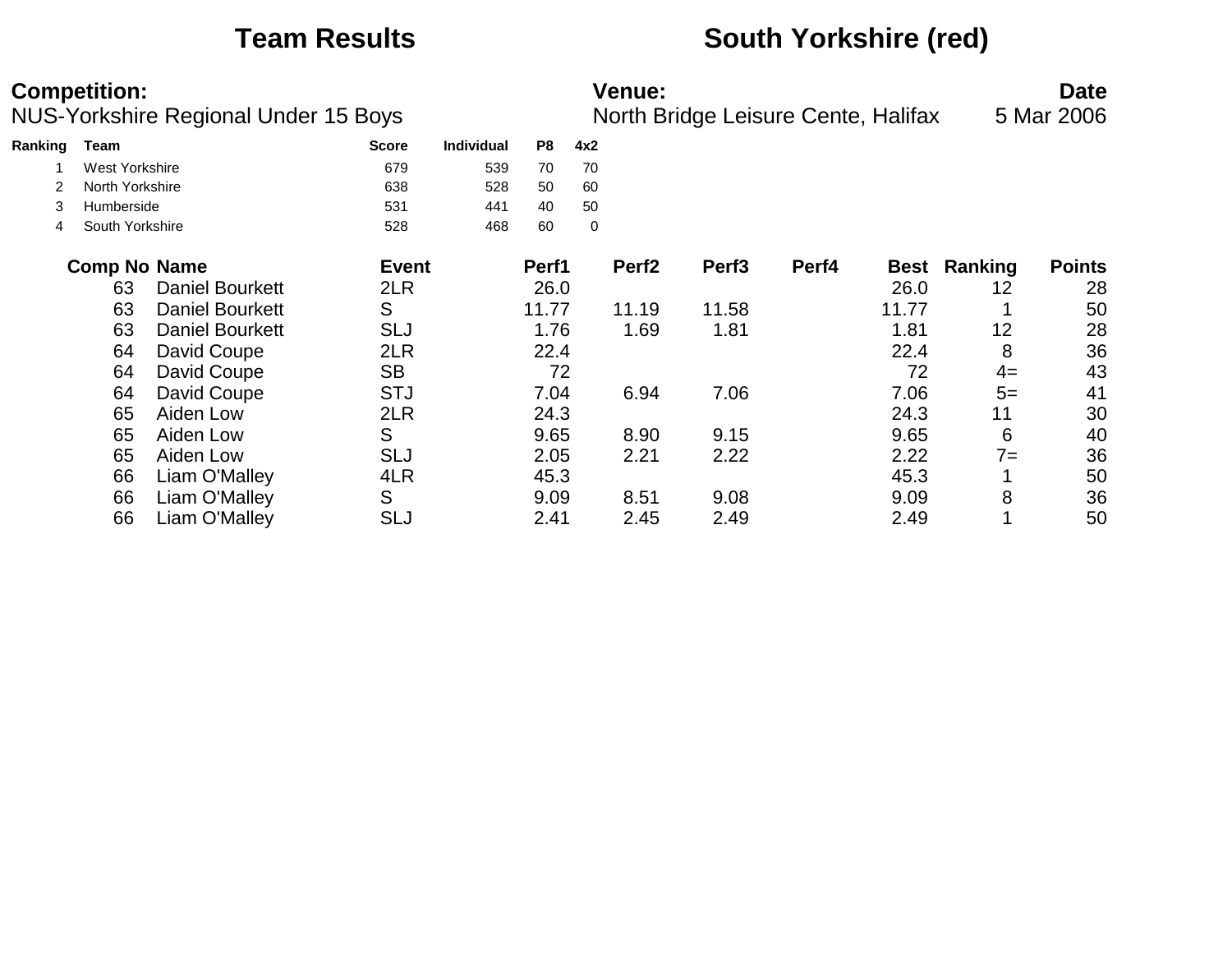## **Team Results West Yorkshire (green)**

|         | <b>Competition:</b>   | NUS-Yorkshire Regional Under 15 Boys |              |                   |       |     | <b>Venue:</b>     | North Bridge Leisure Cente, Halifax |       |             |                | <b>Date</b><br>5 Mar 2006 |
|---------|-----------------------|--------------------------------------|--------------|-------------------|-------|-----|-------------------|-------------------------------------|-------|-------------|----------------|---------------------------|
| Ranking | Team                  |                                      | <b>Score</b> | <b>Individual</b> | P8    | 4x2 |                   |                                     |       |             |                |                           |
|         | <b>West Yorkshire</b> |                                      | 679          | 539               | 70    | 70  |                   |                                     |       |             |                |                           |
|         | North Yorkshire       |                                      | 638          | 528               | 50    | 60  |                   |                                     |       |             |                |                           |
| 3       | Humberside            |                                      | 531          | 441               | 40    | 50  |                   |                                     |       |             |                |                           |
| 4       | South Yorkshire       |                                      | 528          | 468               | 60    | 0   |                   |                                     |       |             |                |                           |
|         | <b>Comp No Name</b>   |                                      | <b>Event</b> |                   | Perf1 |     | Perf <sub>2</sub> | Perf <sub>3</sub>                   | Perf4 | <b>Best</b> | Ranking        | <b>Points</b>             |
|         | 70                    | Simeon Ottley                        | 2LR          |                   | 21.8  |     |                   |                                     |       | 21.8        | 2              | 48                        |
|         | 70                    | Simeon Ottley                        | S            |                   | 10.52 |     | 10.41             | 10.84                               |       | 10.84       | $\overline{2}$ | 48                        |
|         | 70                    | Simeon Ottley                        | <b>SLJ</b>   |                   | 2.12  |     | 2.18              | 2.24                                |       | 2.24        | 6              | 40                        |
|         | 71                    | David Dempsey                        | 4LR          |                   | 46.1  |     |                   |                                     |       | 46.1        | $2=$           | 47                        |
|         | 71                    | David Dempsey                        | <b>SB</b>    |                   | 77    |     |                   |                                     |       | 77          | $1 =$          | 49                        |
|         | 71                    | David Dempsey                        | <b>STJ</b>   |                   | 7.41  |     | 7.50              | 7.59                                |       | 7.59        | 3              | 46                        |
|         | 72                    | Danny Elliot                         | 2LR          |                   | 22.0  |     |                   |                                     |       | 22.0        | $4=$           | 43                        |
|         | 72                    | Danny Elliot                         | <b>SB</b>    |                   | 76    |     |                   |                                     |       | 76          | 3              | 46                        |
|         | 72                    | Danny Elliot                         | <b>STJ</b>   |                   | 6.95  |     | 6.87              | 7.06                                |       | 7.06        | $5=$           | 41                        |
|         | 73                    | <b>Olly Musgrave</b>                 | 4LR          |                   | 47.9  |     |                   |                                     |       | 47.9        | $4=$           | 43                        |
|         | 73                    | <b>Olly Musgrave</b>                 | <b>SB</b>    |                   | 71    |     |                   |                                     |       | 71          | 6              | 40                        |
|         | 73                    | <b>Olly Musgrave</b>                 | <b>STJ</b>   |                   | 7.67  |     | 7.03              | 7.38                                |       | 7.67        | $\overline{2}$ | 48                        |
|         | 74                    | <b>Ethan Parris</b>                  | 2LR          |                   | 22.1  |     |                   |                                     |       | 22.1        | 6              | 40                        |
|         | 74                    | <b>Ethan Parris</b>                  | S            |                   | 8.92  |     | 10.10             | 9.80                                |       | 10.10       | 4              | 44                        |
|         | 74                    | <b>Ethan Parris</b>                  | <b>SLJ</b>   |                   | 2.21  |     | 2.22              | 2.20                                |       | 2.22        | $7 =$          | 36                        |
|         | 75                    | <b>Christopher Burnet</b>            | 4LR          |                   | 49.2  |     |                   |                                     |       | 49.2        | $\overline{7}$ | 38                        |
|         | 75                    | <b>Christopher Burnet</b>            | S            |                   | 8.25  |     | 8.54              | 8.67                                |       | 8.67        | 10             | 32                        |
|         | 75                    | <b>Christopher Burnet</b>            | <b>SLJ</b>   |                   | 2.08  |     | 2.23              | 2.35                                |       | 2.35        | $\overline{2}$ | 48                        |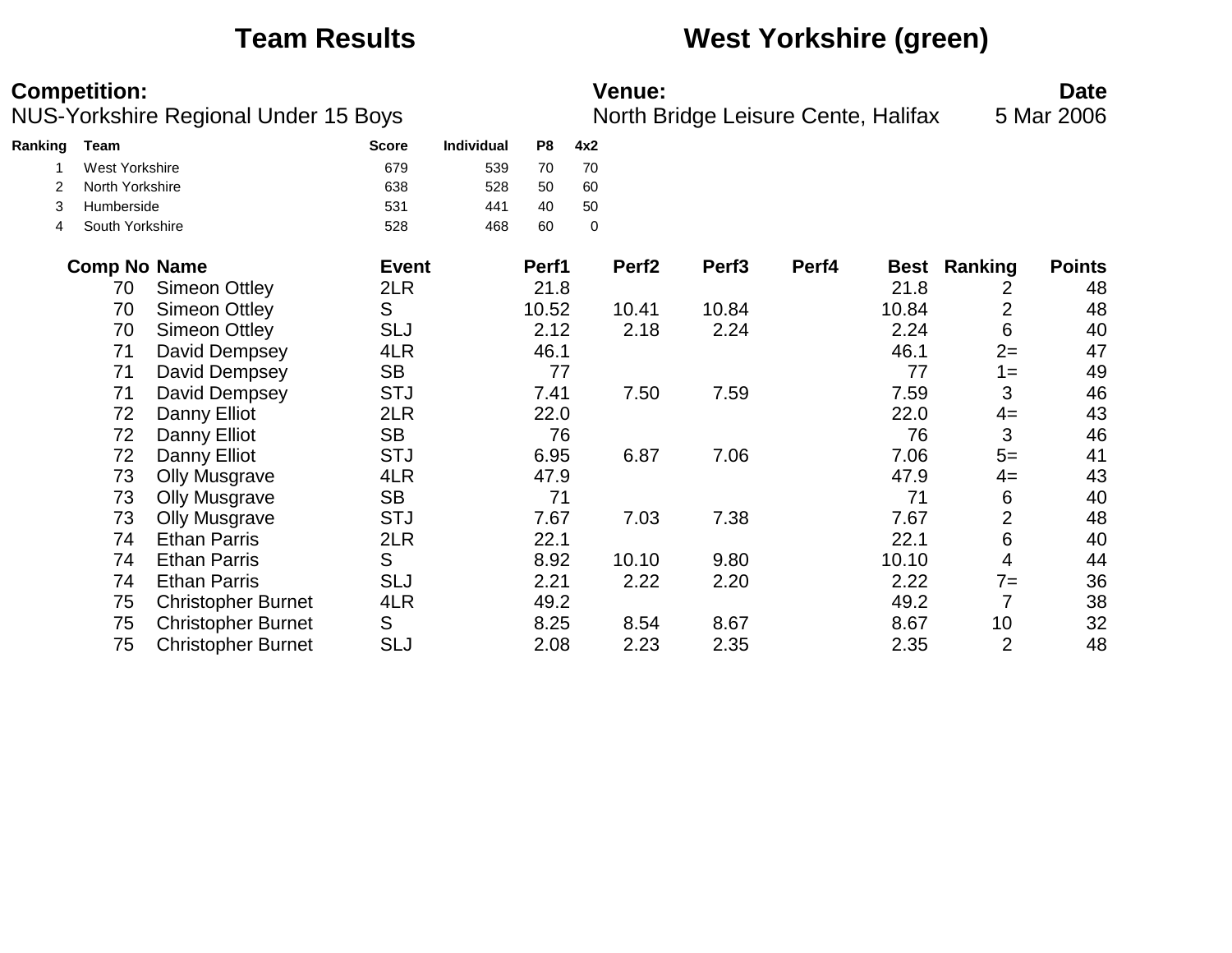### **Results Sheet 2 Lap Race**

### **Competition: Venue: Date** NUS-Yorkshire Regional Under 15 Boys North Bridge Leisure Cente, Halifax 5 Mar 2006

| Ranking Team |                 | <b>Colour</b> |     | <b>BibNo Name</b>  | <b>Best</b> | <b>Points</b> |
|--------------|-----------------|---------------|-----|--------------------|-------------|---------------|
|              | North Yorkshire | navy          | 61. | Luke Krelle        | 21.5        | 50            |
|              | West Yorkshire  | green         |     | 70 Simeon Ottley   | 21.8        | 48            |
|              | North Yorkshire | navy          |     | 59 David Grimmett  | 21.9        | 46            |
| $4=$         | Humberside      | orange        |     | 53 Jordan Cole     | 22.0        | 43            |
| $4=$         | West Yorkshire  | green         |     | 72 Danny Elliot    | 22.0        | 43            |
| 6.           | West Yorkshire  | green         |     | 74 Ethan Parris    | 22.1        | 40            |
|              | North Yorkshire | navy          |     | 57 James Kirby     | 22.2        | 38            |
| 8            | South Yorkshire | red           |     | 64 David Coupe     | 22.4        | 36            |
| 9            | Humberside      | orange        |     | 51 Mark Cage       | 23.1        | 34            |
| 10           | Humberside      | orange        |     | 49 Owen Stamp      | 23.8        | 32            |
| 11           | South Yorkshire | red           |     | 65 Aiden Low       | 24.3        | 30            |
| 12           | South Yorkshire | red           |     | 63 Daniel Bourkett | 26.0        | 28            |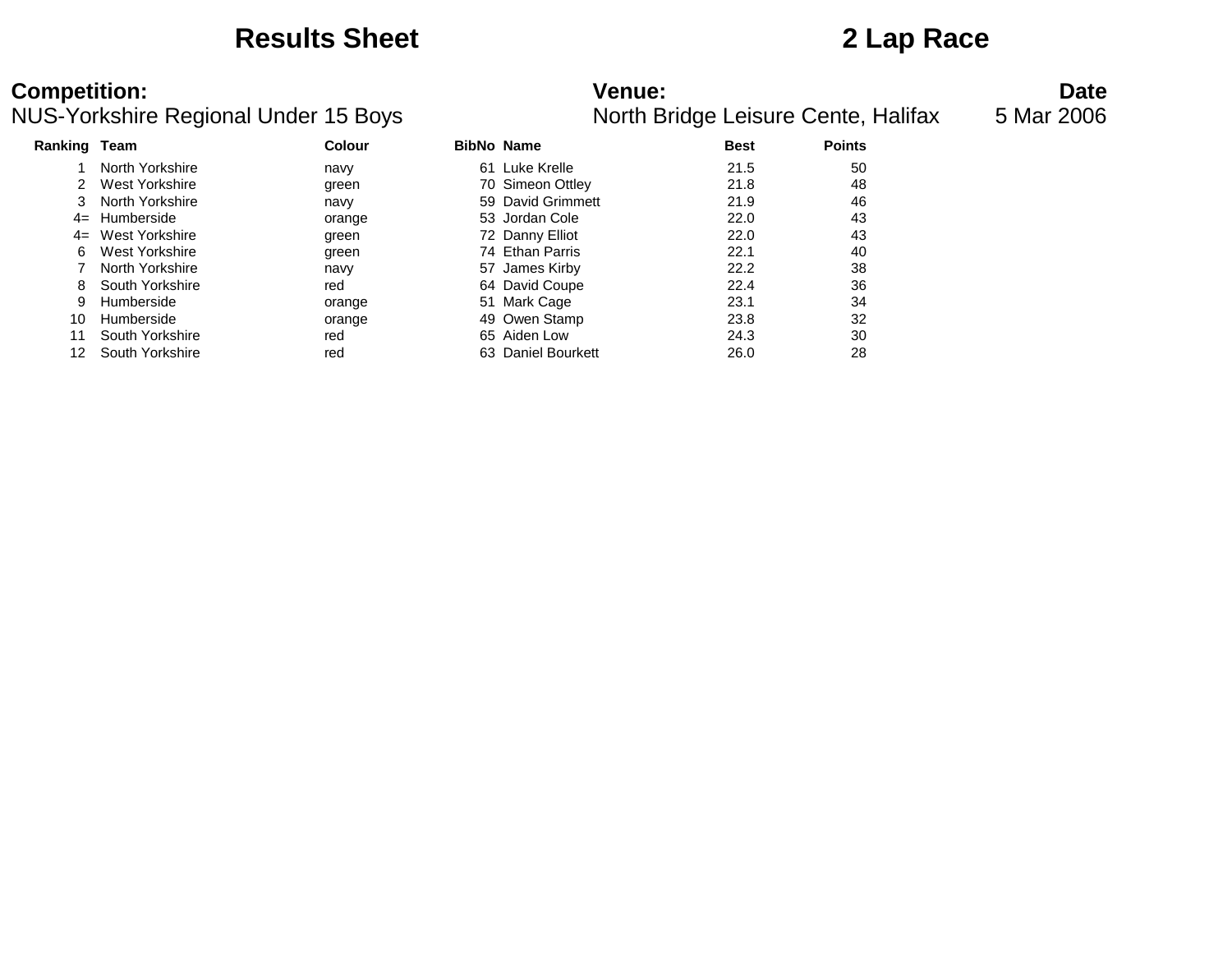### **Results Sheet 4 Lap Race**

### **Competition:**<br>**Date**<br>NUS-Yorkshire Regional Under 15 Boys **Numer Access Act Access** North Bridge Leisure Cente, Halifax 5 Mar 2006 NUS-Yorkshire Regional Under 15 Bovs

|              | 20-TUTN THE INGGIUTION OTIGET TO DUYS |               | <u>NUMI DHUYE LEISULE CENIC, FIAMIAZ</u> |             |               |
|--------------|---------------------------------------|---------------|------------------------------------------|-------------|---------------|
| Ranking Team |                                       | <b>Colour</b> | <b>BibNo Name</b>                        | <b>Best</b> | <b>Points</b> |
|              | South Yorkshire                       | red           | 66 Liam O'Malley                         | 45.3        | 50            |
| $2=$         | North Yorkshire                       | navy          | 56 Robbie Pickering                      | 46.1        | 47            |
|              | 2= West Yorkshire                     | green         | 71 David Dempsey                         | 46.1        | 47            |
|              | $4=$ Humberside                       | orange        | 52 Corrie Arnott                         | 47.9        | 43            |
|              | 4= West Yorkshire                     | green         | 73 Olly Musgrave                         | 47.9        | 43            |
| 6            | North Yorkshire                       | navy          | 60 Zac Agar                              | 48.0        | 40            |
|              | West Yorkshire                        | green         | 75 Christopher Burnet                    | 49.2        | 38            |
| 8.           | North Yorkshire                       | navy          | 58 Daniel Ahlert                         | 50.1        | 36            |
| 9            | Humberside                            | orange        | 50 Roger Nowell                          | 50.9        | 34            |
| 10           | Humberside                            | orange        | 54 Tom Atkin                             | 51.6        | 32            |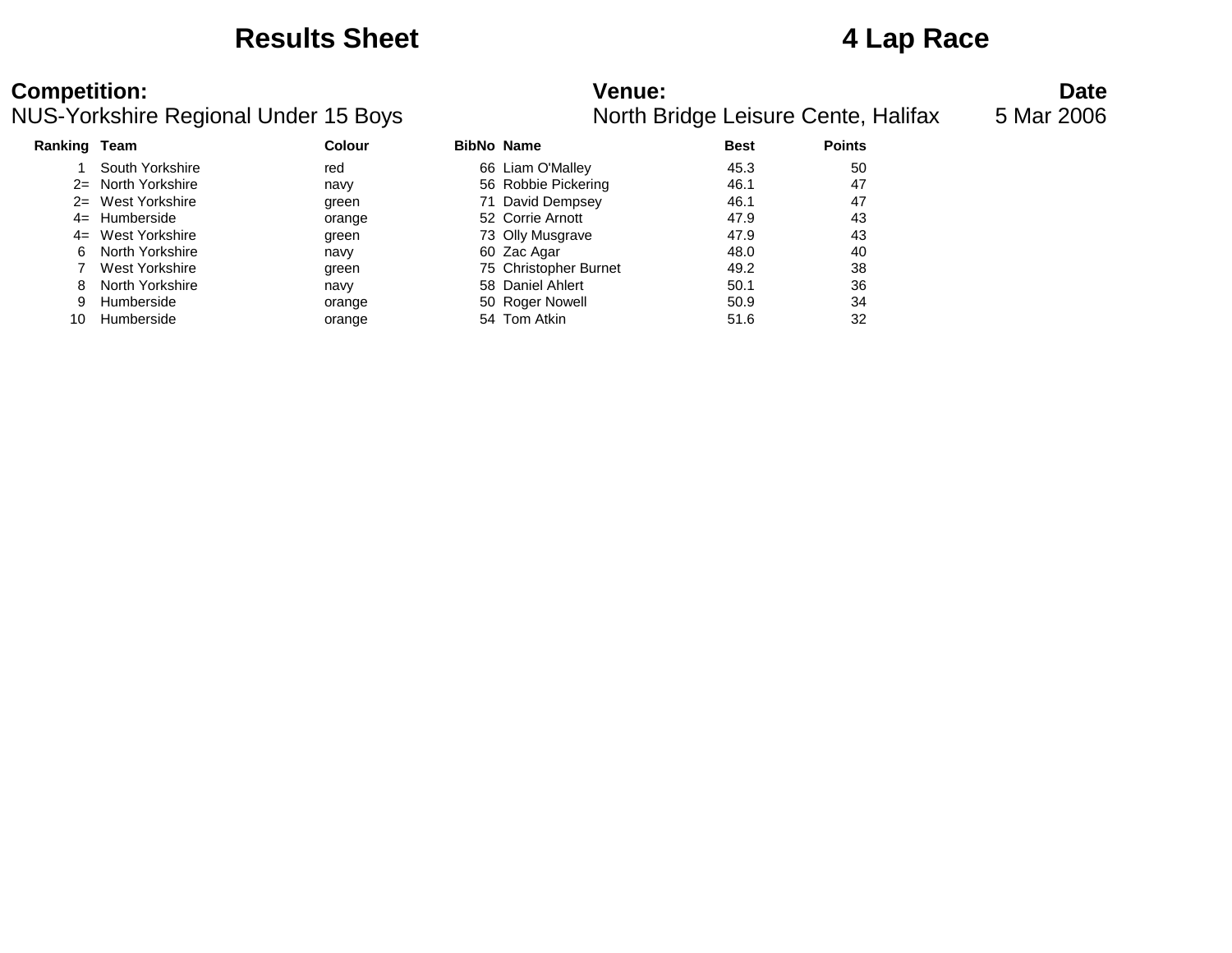## **Event Official Results Sheet 8 Lap Paarlauf**

| <b>Competition:</b><br>NUS-Yorkshire Regional Under 15 Boys |    |                 |        | <b>Venue:</b><br>North Bridge Leisure Cente, Halifax |       |             |               |  |  |
|-------------------------------------------------------------|----|-----------------|--------|------------------------------------------------------|-------|-------------|---------------|--|--|
| <b>Ranking Code Team</b>                                    |    |                 | Colour | Heat                                                 | Final | Performance | <b>Points</b> |  |  |
|                                                             | 04 | West Yorkshire  | green  | 1:33.0                                               | 0.0   | 1:33.0      | 70            |  |  |
|                                                             | 03 | South Yorkshire | red    | 1:33.5                                               | 0.0   | 1:33.5      | 60            |  |  |
|                                                             | 02 | North Yorkshire | navy   | 1:35.7                                               | 0.0   | 1:35.7      | 50            |  |  |

4 01 Humberside orange 1:38.9 0.0 1:38.9 40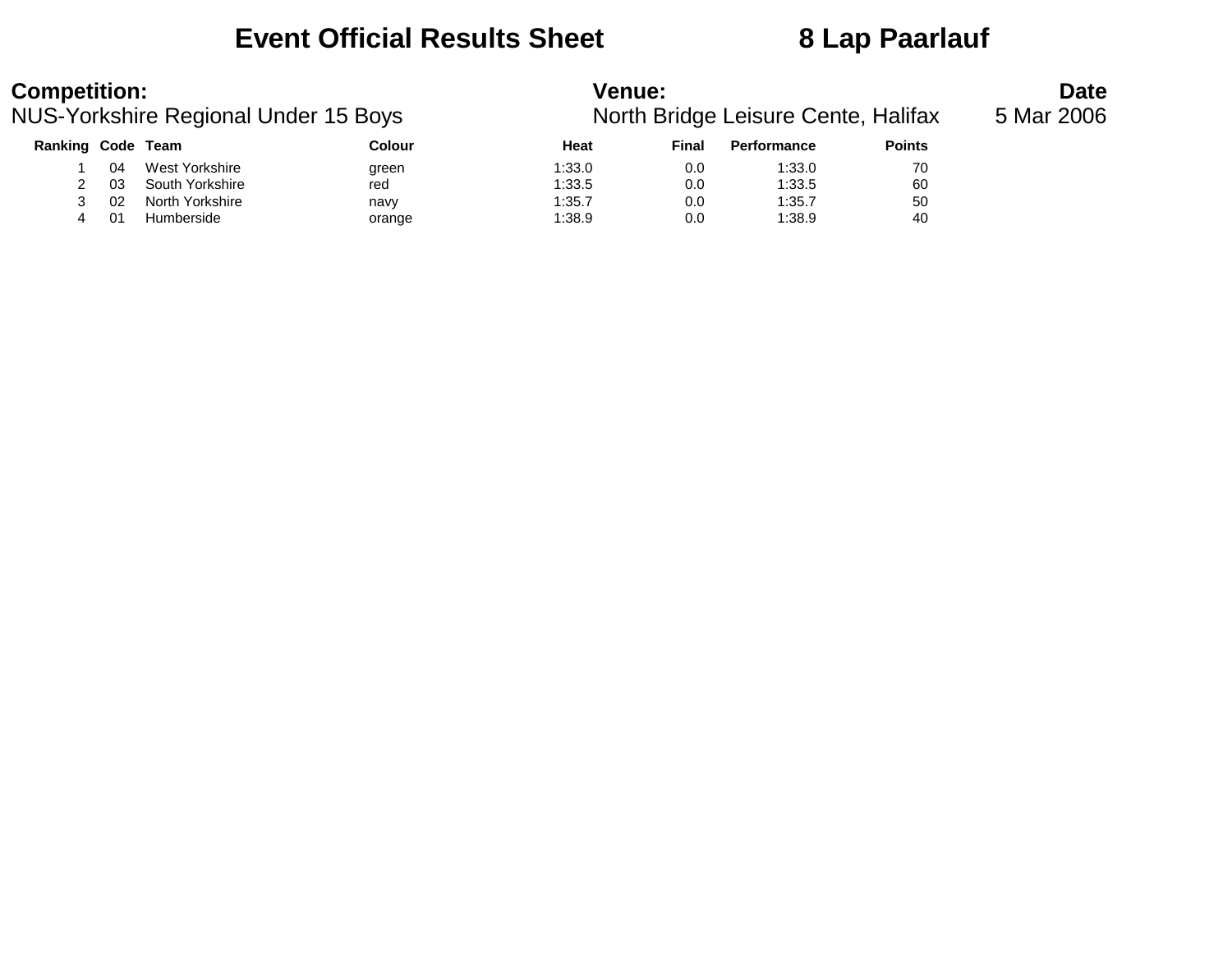### **Event Official Results Sheet 4 x 2 Lap Relay**

### NUS-Yorkshire Regional Under 15 Bovs

| <b>Competition:</b>                  |    |                 |                                     |            | <b>Venue:</b> |                    |               |  |  |  |  |
|--------------------------------------|----|-----------------|-------------------------------------|------------|---------------|--------------------|---------------|--|--|--|--|
| NUS-Yorkshire Regional Under 15 Boys |    |                 | North Bridge Leisure Cente, Halifax | 5 Mar 2006 |               |                    |               |  |  |  |  |
| Ranking Code Team                    |    |                 | <b>Colour</b>                       | Heat       | Final         | <b>Performance</b> | <b>Points</b> |  |  |  |  |
|                                      | 04 | West Yorkshire  | green                               | 1:28.1     | 0.0           | 1:28.1             | 70            |  |  |  |  |
|                                      | 02 | North Yorkshire | navy                                | 1:29.3     | 0.0           | 1:29.3             | 60            |  |  |  |  |

3 01 Humberside orange 1:31.1 0.0 1:31.1 50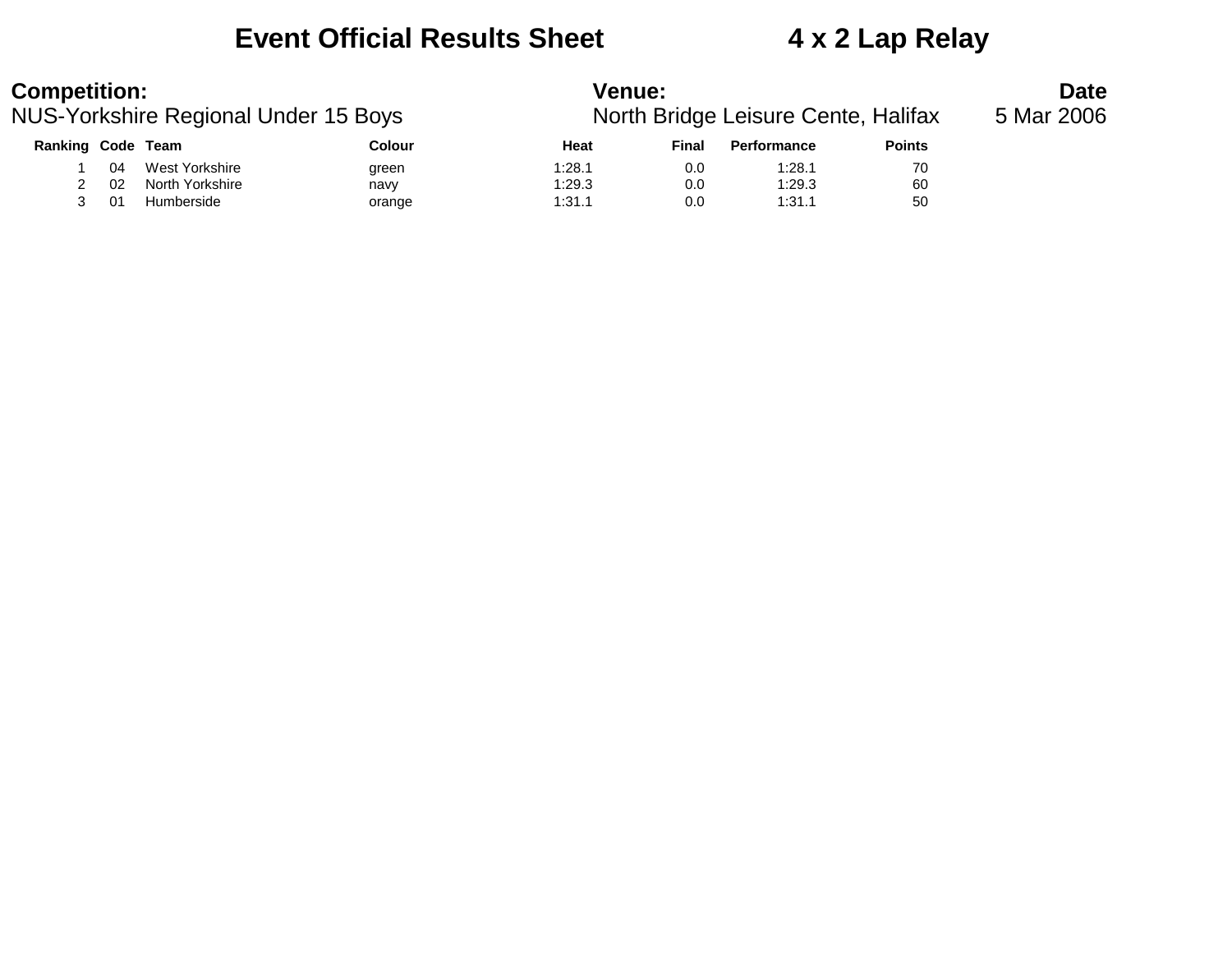### **Results Sheet Shot**

### NUS-Yorkshire Regional Under 15 Bovs

| <b>Competition:</b><br>NUS-Yorkshire Regional Under 15 Boys |                 |               | <b>Venue:</b>         | North Bridge Leisure Cente, Halifax | <b>Date</b><br>5 Mar 2006 |  |
|-------------------------------------------------------------|-----------------|---------------|-----------------------|-------------------------------------|---------------------------|--|
| <b>Ranking Team</b>                                         |                 | <b>Colour</b> | <b>BibNo Name</b>     | <b>Best</b>                         | <b>Points</b>             |  |
|                                                             | South Yorkshire | red           | 63 Daniel Bourkett    | 11.77                               | 50                        |  |
| 2                                                           | West Yorkshire  | green         | 70 Simeon Ottley      | 10.84                               | 48                        |  |
| 3.                                                          | North Yorkshire | navy          | 56 Robbie Pickering   | 10.45                               | 46                        |  |
| 4                                                           | West Yorkshire  | green         | 74 Ethan Parris       | 10.10                               | 44                        |  |
|                                                             | North Yorkshire | navy          | 57 James Kirby        | 9.72                                | 42                        |  |
| 6.                                                          | South Yorkshire | red           | 65 Aiden Low          | 9.65                                | 40                        |  |
|                                                             | North Yorkshire | navy          | 60 Zac Agar           | 9.10                                | 38                        |  |
| 8                                                           | South Yorkshire | red           | 66 Liam O'Malley      | 9.09                                | 36                        |  |
| 9                                                           | Humberside      | orange        | 49 Owen Stamp         | 8.94                                | 34                        |  |
| 10                                                          | West Yorkshire  | green         | 75 Christopher Burnet | 8.67                                | 32                        |  |
| 11                                                          | Humberside      | orange        | 51 Mark Cage          | 7.54                                | 30                        |  |
| 12                                                          | Humberside      | orange        | 54 Tom Atkin          | 6.26                                | 28                        |  |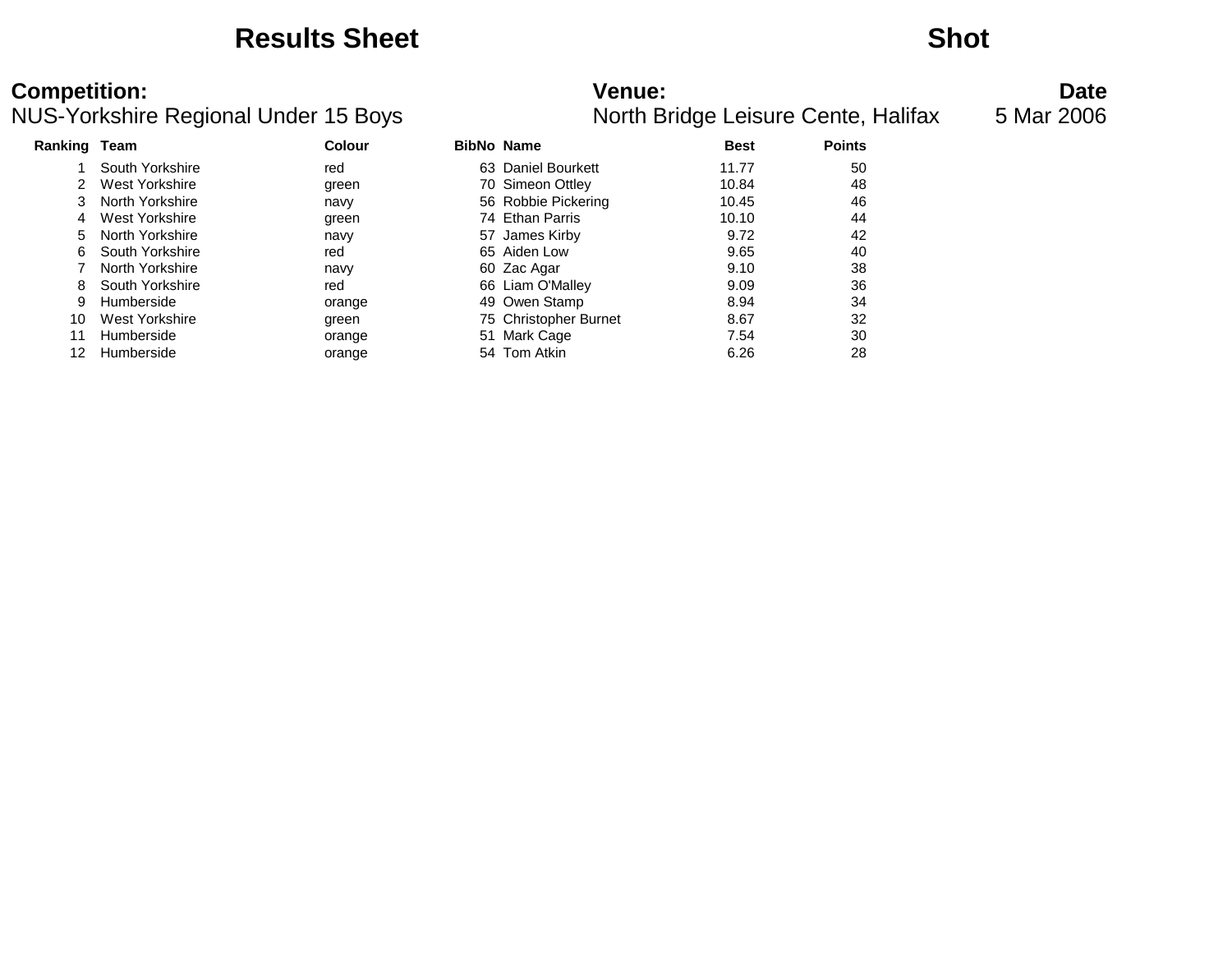### **Results Sheet <b>Speed Bounce Speed Bounce**

### **Competition:**<br>**Refinition: Date**<br>**Refinition: Refinition: Date**<br>**Refinition: Date**<br>**Refinition: Date**<br>**Date**<br>**Refinition: Date**<br>**Refinition: Date**<br>**Refinition: Date** NUS-Yorkshire Regional Under 15 Bovs

|              | 20-TUTN THE TVEGIONAL UNIGHT TO DUYS |               |    |                   |       | <u>INVILII DHUYE LEISULE OEHIG, FIAIIIAA</u> |
|--------------|--------------------------------------|---------------|----|-------------------|-------|----------------------------------------------|
| Ranking Team |                                      | <b>Colour</b> |    | <b>BibNo Name</b> | Total | <b>Points</b>                                |
| $1 =$        | Humberside                           | orange        |    | 52 Corrie Arnott  | 77    | 49                                           |
|              | 1= West Yorkshire                    | green         |    | 71 David Dempsey  | 77    | 49                                           |
| 3            | West Yorkshire                       | green         |    | 72 Danny Elliot   | 76    | 46                                           |
|              | 4= North Yorkshire                   | navy          |    | 59 David Grimmett | 72    | 43                                           |
|              | 4= South Yorkshire                   | red           |    | 64 David Coupe    | 72    | 43                                           |
| 6.           | West Yorkshire                       | green         |    | 73 Olly Musgrave  | 71    | 40                                           |
|              | North Yorkshire                      | navy          |    | 58 Daniel Ahlert  | 69    | 38                                           |
| 8            | Humberside                           | orange        |    | 53 Jordan Cole    | 65    | 36                                           |
| 9            | Humberside                           | orange        |    | 50 Roger Nowell   | 63    | 34                                           |
| 10           | North Yorkshire                      | navy          | 61 | Luke Krelle       | 61    | 32                                           |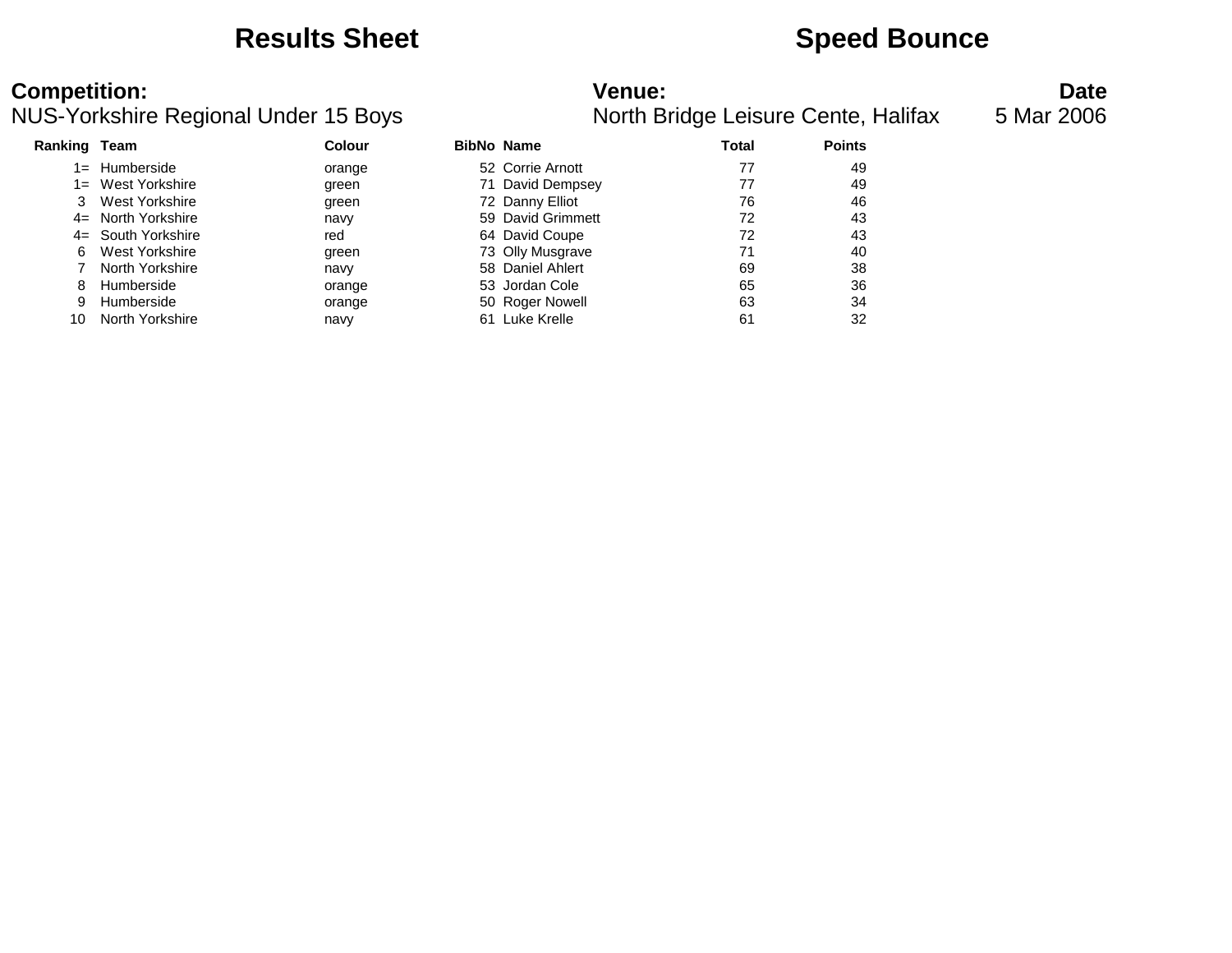## **Results Sheet Standing Long Jump**

### **Competition: Venue: Date**

### NUS-Yorkshire Regional Under 15 Boys North Bridge Leisure Cente, Halifax 5 Mar 2006

| /enue: |       |  |  |
|--------|-------|--|--|
| . .    | - - - |  |  |

| Ranking | Team               | Colour | <b>BibNo Name</b> |                       | <b>Best</b> | <b>Points</b> |
|---------|--------------------|--------|-------------------|-----------------------|-------------|---------------|
|         | South Yorkshire    | red    |                   | 66 Liam O'Malley      | 2.49        | 50            |
|         | West Yorkshire     | green  |                   | 75 Christopher Burnet | 2.35        | 48            |
|         | North Yorkshire    | navy   |                   | 61 Luke Krelle        | 2.30        | 46            |
| 4       | North Yorkshire    | navy   |                   | 56 Robbie Pickering   | 2.27        | 44            |
| 5       | Humberside         | orange |                   | 54 Tom Atkin          | 2.26        | 42            |
| 6       | West Yorkshire     | green  |                   | 70 Simeon Ottley      | 2.24        | 40            |
| $7 =$   | North Yorkshire    | navy   |                   | 58 Daniel Ahlert      | 2.22        | 36            |
|         | 7= South Yorkshire | red    |                   | 65 Aiden Low          | 2.22        | 36            |
| $7 =$   | West Yorkshire     | green  |                   | 74 Ethan Parris       | 2.22        | 36            |
| 10      | Humberside         | orange |                   | 52 Corrie Arnott      | 2.21        | 32            |
| 11      | Humberside         | orange |                   | 51 Mark Cage          | 2.16        | 30            |
| 12      | South Yorkshire    | red    |                   | 63 Daniel Bourkett    | 1.81        | 28            |